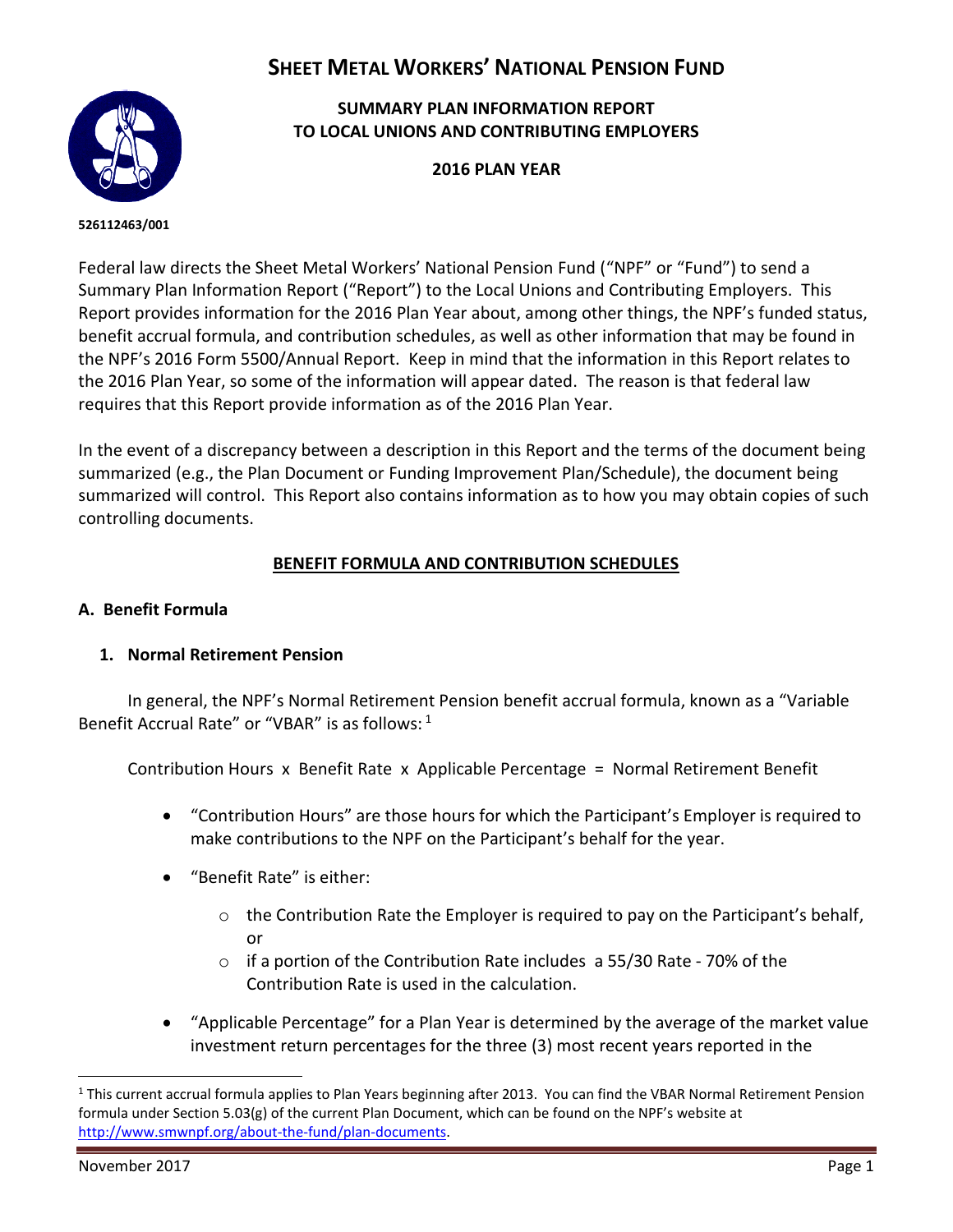*preceding* year's Actuarial Valuation Report. The table below shows what the Applicable Percentage will be for a Plan Year if the 3-year average market value investment return percentage falls within a specified range.

| <b>Average Market Value</b><br><b>Investment Return %</b> | <b>Applicable Percentage</b><br>for Normal Retirement Pension Benefit |
|-----------------------------------------------------------|-----------------------------------------------------------------------|
| 10.0% or higher                                           | 1.25%                                                                 |
| 8.5% or higher but less than 10.0%                        | 1.00%                                                                 |
| 6.5% or higher but less than 8.5%                         | 0.75%                                                                 |
| higher than 0% but less than 6.5%                         | 0.50%                                                                 |
| 0% or less                                                | 0%                                                                    |

Thus, the average market value return for the years 2014, 2015, and 2016—the three most recent years shown in the January 1, 2017 Actuarial Valuation Report—was 4.59%. As shown in the table above, this means that the Applicable Percentage for 2018 is 0.50%. Therefore, for 2018, a Participant will earn a monthly Normal Retirement Pension benefit equal to 0.5% of the contributions required to be paid to the NPF (or 70% of the contributions required to be made if the Participant's Contribution Rate is a 55/30 Rate) on the Participant's behalf during 2018.

## **2. Early Retirement Pension**

A Participant's Early Retirement Pension is based on the amount of his or her Normal Retirement Pension. Under certain types of Early Retirement Pensions (e.g., the 55/30, 60/30 and Age 62 Pensions), the monthly pension benefit is equal to the Participant's Normal Retirement Pension. This is called an unreduced Early Retirement Pension.

Under all other types of Early Retirement Pensions, the Participant's Normal Retirement Pension is reduced to account for the fact that he or she is under the age of 65 and therefore will be receiving monthly pension payments over a longer period than someone who retired at age 65. The extent of that reduction depends on the type of Early Retirement Pension (*i.e.,* the Unsubsidized Early Retirement Pension, Standard Early Retirement Pension, or Special Early Retirement Pension). The Unsubsidized Early Retirement Pension pays an amount that is the actuarial equivalent of the Participant's Normal Retirement Pension. The other types of Early Retirement Pensions have lower reduction factors and therefore pay more than the actuarial equivalent of a Normal Retirement Pension. These are called subsidized Early Retirement Pensions. The type of Early Retirement Pension that a Participant earns while working in Covered Employment depends on: (1) the type of Rehabilitation Plan Schedule that applied to the Participant's CBA when the NPF was in Critical Status; and (2) whether the Participant's CBA provides for any Contribution Rate increases required under the Plan Document and the applicable Option under the NPF's Funding Improvement Plan ("FIP") Schedule.<sup>2</sup> The rules for determining those types of Early Retirement Pension are described in Section 5.04 of the Plan Document and the FIP Schedule, and are summarized in the 2014 Summary Plan Description. These documents are available on the NPF's website at: [http://www.smwnpf.org/about-the-fund/plan-documents.](http://www.smwnpf.org/about-the-fund/plan-documents)

 $\ddot{\phantom{a}}$ 

<sup>&</sup>lt;sup>2</sup> The Plan Document also provides for a Full Disability Benefit, which is equal to the Early Retirement Pension benefit that the Participant would have qualified for if he or she had attained age 55.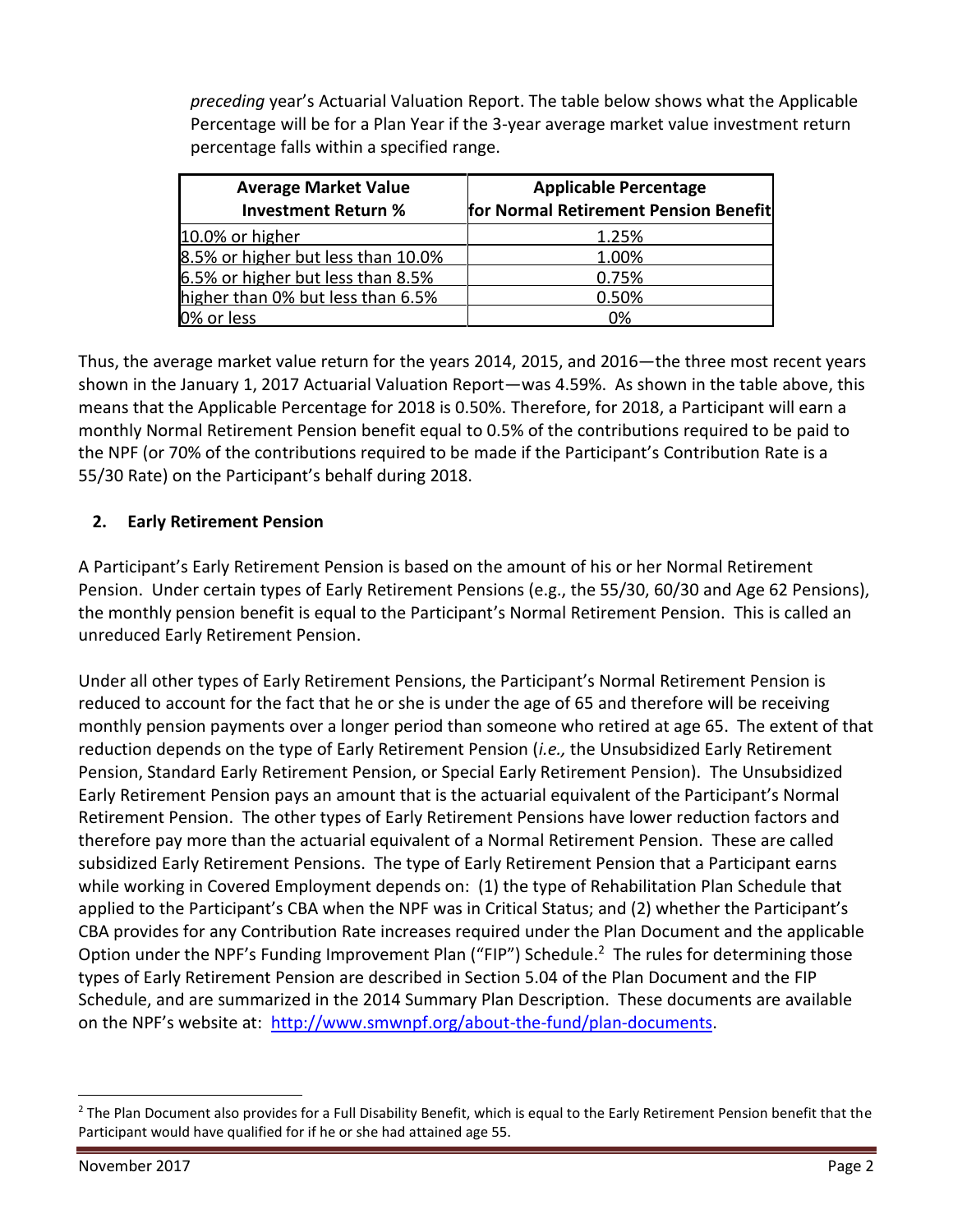## **B. Contribution Schedules**

Under the Plan Document (as well as the NPF's FIP and FIP Schedule), there are three (3) contribution schedules (referred to as Options under the FIP Schedule). Under the first schedule (First Alternative Option), the Contribution Rate must be increased by 7% for each Plan Year through 2017. Under the second schedule (Second Alternative Option), the Contribution Rate must be increase by 3.5% for each Plan Year through 2017. The third schedule (Default Option) has no required Contribution Rate increases. For work performed in Covered Employment after 2013, the contribution schedules determine the extent, if any, to which a Participant earns subsidized Early Retirement Pension benefits, as well as certain optional forms of benefits (e.g., 60-Month Certain). Please note that the FIP Schedule currently does not require any additional rate increases after 2017. This may be changed by the Trustees at any time, however, depending upon the financial needs of the Fund.

The rules relating to the three contribution schedules summarized above can be found in Section 5.04 of the Plan Document and in the FIP and FIP Schedule (which refers to those contribution schedules as the Default Option, the First Alternative Option, and the Second Alternative Option). Electronic copies are available on the NPF's website at [www.smwnpf.org.](http://www.smwnpf.org/)

#### **EMPLOYER INFORMATION**

There were 3,354 Employers that were obligated to contribute to the NPF for the 2016 Plan Year. None of those Employers paid more than 5% of the total contributions received by the Fund. During the preceding Plan Year (2015), 10 Employers withdrew from the NPF. The aggregate amount of withdrawal liability assessed or estimated to be assessed against those withdrawn Employers was \$2,245,330.

#### **PARTICIPANT INFORMATION**

The number of Participants on whose behalf no contributions were made by an Employer (as an Employer of the Participant) for the 2016 Plan Year was 28. For the 2015 Plan Year, that number was 58, and for the 2014 Plan Year, that number was 776.<sup>3</sup>

#### **THE NPF'S FUNDED STATUS**

The NPF was in Endangered Status (also known as the "yellow zone") for the 2016 Plan Year. To improve the NPF's funded status, the Trustees adopted a FIP and FIP Schedule. The FIP Schedule contains three (3) different options: (i) the First Alternative Option; (ii) the Second Alternative Option; and (iii) the Default Option. Those options correspond to the three (3) contribution schedules described above.

A copy of the NPF's FIP and FIP Schedule (as updated from time-to-time) can be found on the NPF's website[: www.smwnpf.org.](http://www.smwnpf.org/) You may obtain a copy of those documents, as well as the actuarial and financial data that demonstrate the actions taken by the NPF toward fiscal improvement, by sending a written request to the NPF's Executive Director, Ms. Lori Wood, at: [executivedirector@smwnpf.org](mailto:executivedirector@smwnpf.org) or

 $\overline{a}$ 

<sup>&</sup>lt;sup>3</sup> These numbers include only Participants whose last Contributing Employers had withdrawn from the NPF by the beginning of the relevant Plan Year. Therefore, separated vested Participants and retired Participants of Employers that have not withdrawn are not considered.